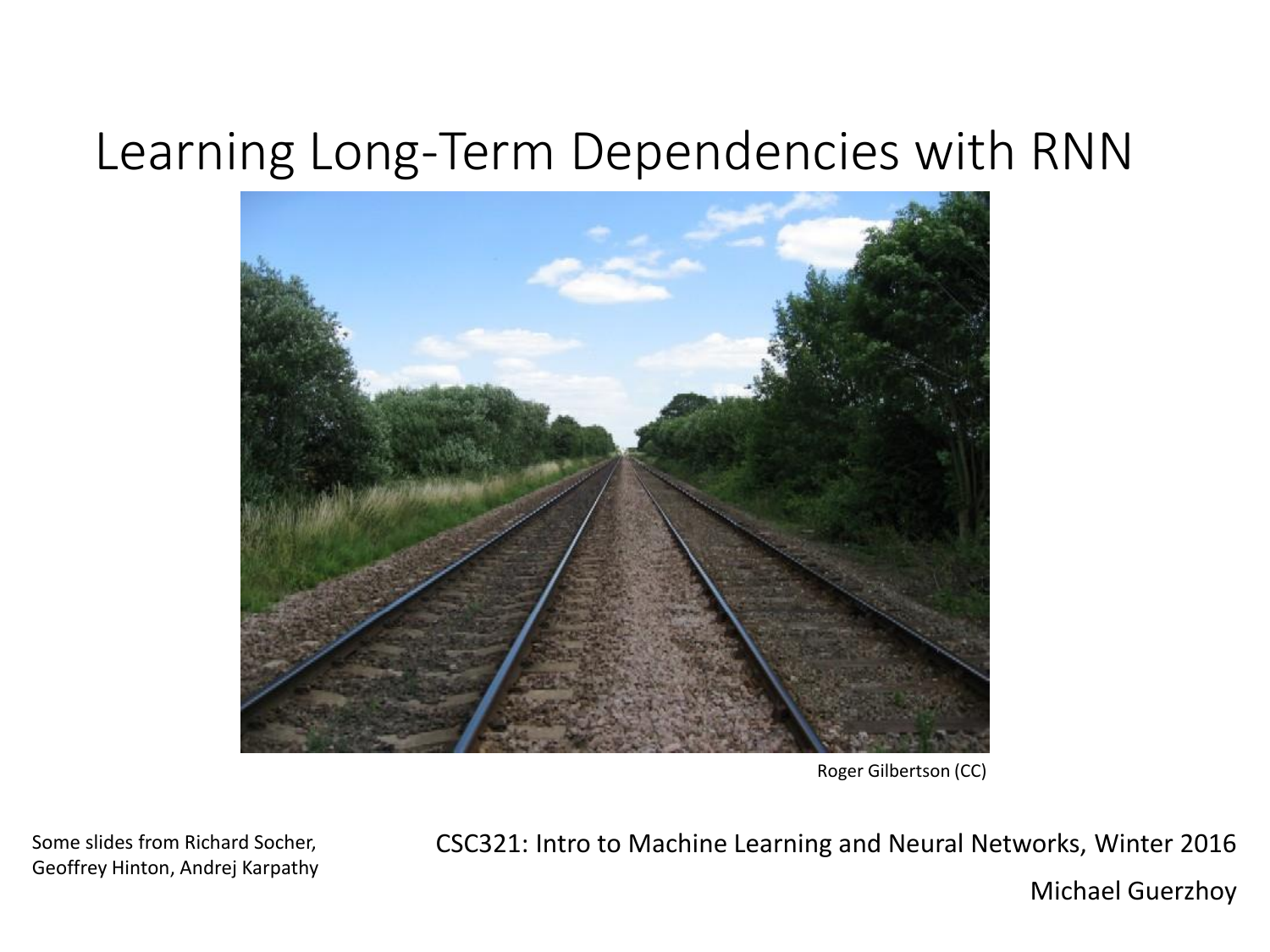### Gated Recurrent Units (GRU)

- Instead of  $h_t = \tanh(W^{(hh)}h_{t-1} + W^{(hx)}x_t)$  do
	- Update gate:  $z_t = \sigma(W^{(z)}x_t + U^{(z)}h_{t-1})$
	- Reset gate:  $r_t = \sigma \big( W^{(r)} x_t + U^{(r)} h_{t-1} \big)$
	- New memory:  $\tilde{h}_t = \tanh(W^{(hx)}x_t + r \circ W^{(hh)}h_{t-1})$
	- Final memory:  $h_t = z_t \circ h_{t-1} + (1 z_t) \circ \tilde{h}_t$
- If update gate is around 0, previous memory is ignored, and only new information is stored
- The reset gate controls whether the input or the previous state determines the current state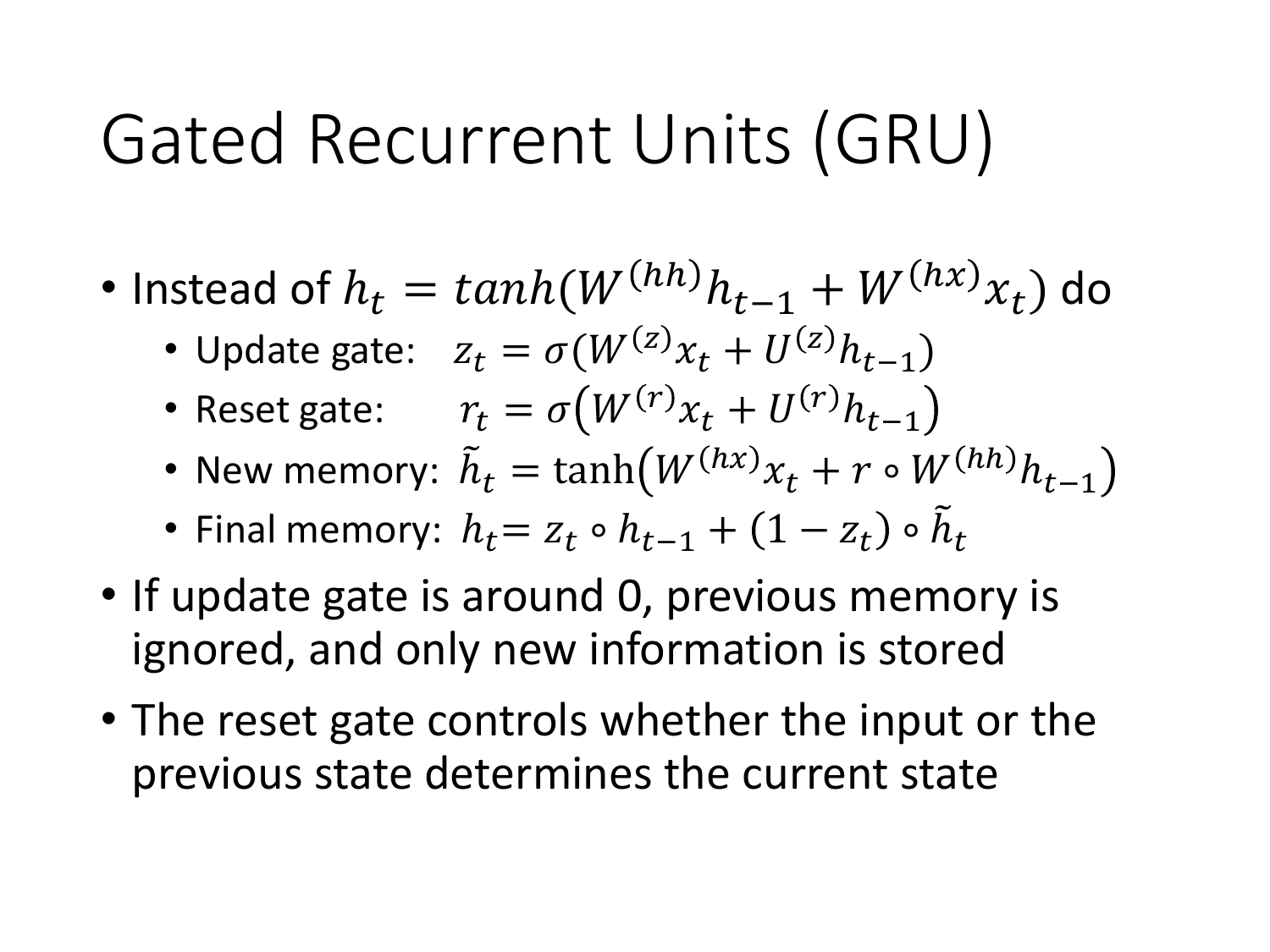### GRU



$$
z_t = \sigma \left( W^{(z)} x_t + U^{(z)} h_{t-1} \right)
$$

$$
r_t = \sigma \left( W^{(r)} x_t + U^{(r)} h_{t-1} \right)
$$

$$
\tilde{h}_t = \tanh \left( W x_t + r_t \circ U h_{t-1} \right)
$$

$$
h_t = z_t \circ h_{t-1} + (1 - z_t) \circ \tilde{h}_t
$$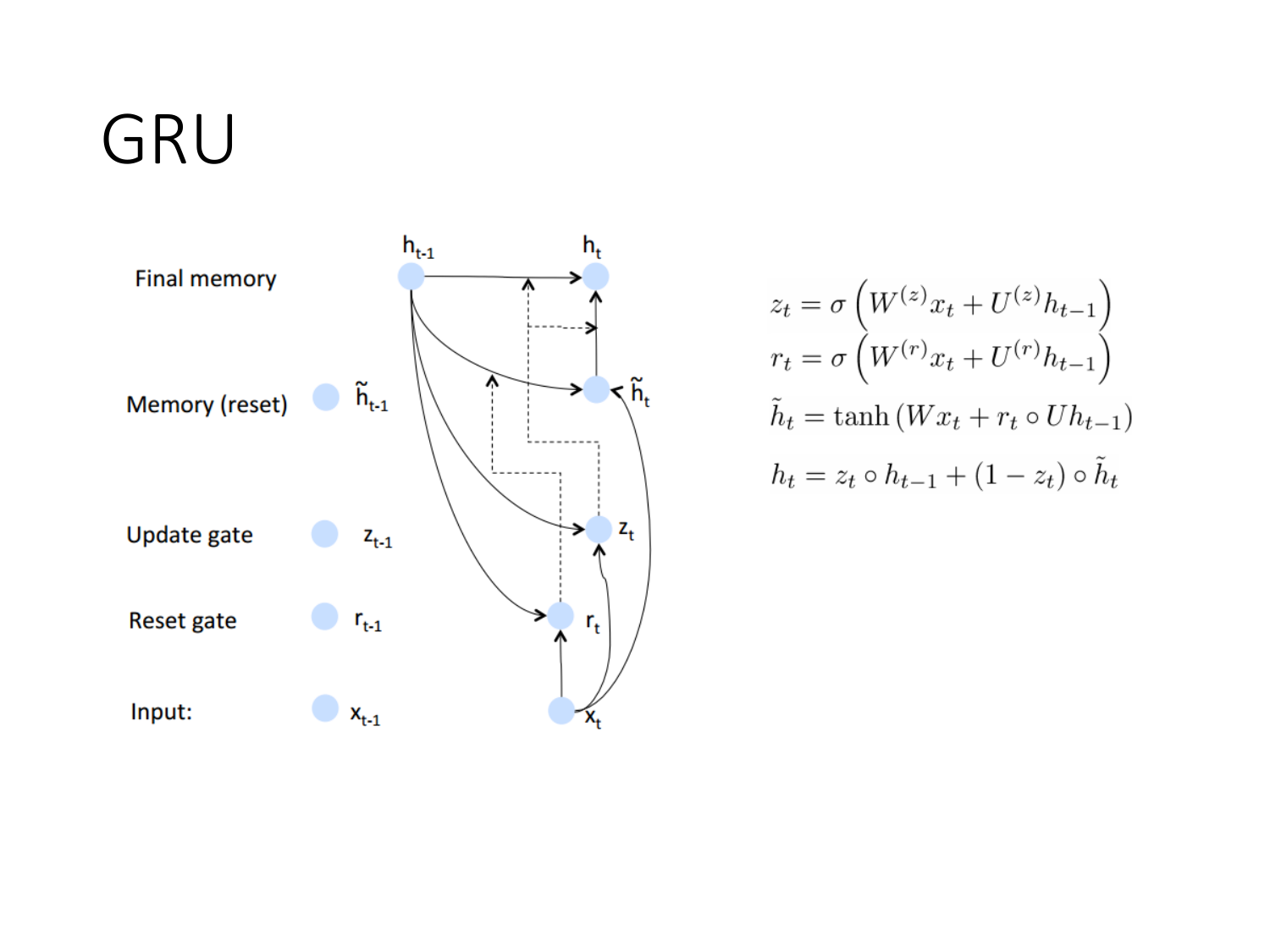# GRU intuition



- If reset is close to 0, ignore previous hidden state
	- Allows model to drop information that is irrelevant in the future

$$
z_t = \sigma \left( W^{(z)} x_t + U^{(z)} h_{t-1} \right)
$$
  
\n
$$
r_t = \sigma \left( W^{(r)} x_t + U^{(r)} h_{t-1} \right)
$$
  
\n
$$
\tilde{h}_t = \tanh \left( W x_t + r_t \circ U h_{t-1} \right)
$$
  
\n
$$
h_t = z_t \circ h_{t-1} + (1 - z_t) \circ \tilde{h}_t
$$

- Update gate z controls how much the past state should matter now
- Units with short-term dependencies will have active reset gates r
- Units with long term dependencies have active update gates z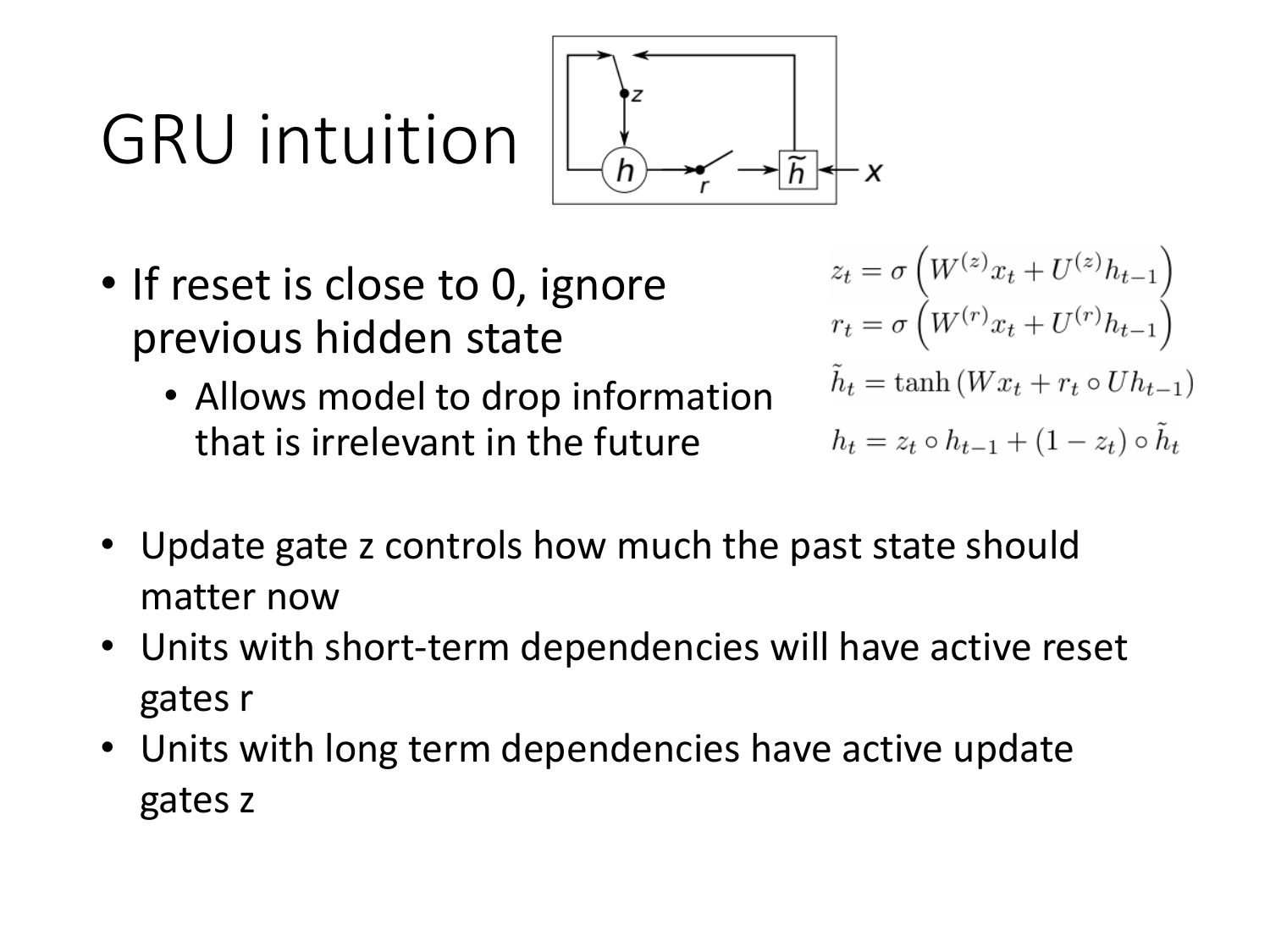## Why do GRUs help with the vanishing gradient problem?

• We had:

$$
\bullet \frac{\partial J^{(t)}}{\partial W} = \sum_{k=1}^{t} \frac{\partial J^{(t)}}{\partial y_t} \frac{\partial y_t}{\partial W} = \sum_{k=1}^{t} \frac{\partial J^{(t)}}{\partial \hat{y}_k} \frac{\partial y_k}{\partial h_t} \frac{\partial h_t}{\partial h_k} \frac{\partial h_k}{\partial W}
$$

$$
\bullet \frac{\partial h_t}{\partial h_k} = \prod_{j=k+1}^{t} \frac{\partial h_j}{\partial h_{j-1}} \quad \leq \alpha^{t-j-1}
$$

• *Now:*

$$
\frac{\partial h_j}{\partial h_{j-1}} = z_j + (1 - z_j) \frac{\partial \widetilde{h}_j}{\partial h_{j-1}}
$$
  
• 
$$
\frac{\partial h_j}{\partial h_{j-1}}
$$
 is 1 for  $z_j = 1$ 

$$
z_t = \sigma \left( W^{(z)} x_t + U^{(z)} h_{t-1} \right)
$$

$$
r_t = \sigma \left( W^{(r)} x_t + U^{(r)} h_{t-1} \right)
$$

$$
\tilde{h}_t = \tanh \left( W x_t + r_t \circ U h_{t-1} \right)
$$

$$
h_t = z_t \circ h_{t-1} + (1 - z_t) \circ \tilde{h}_t
$$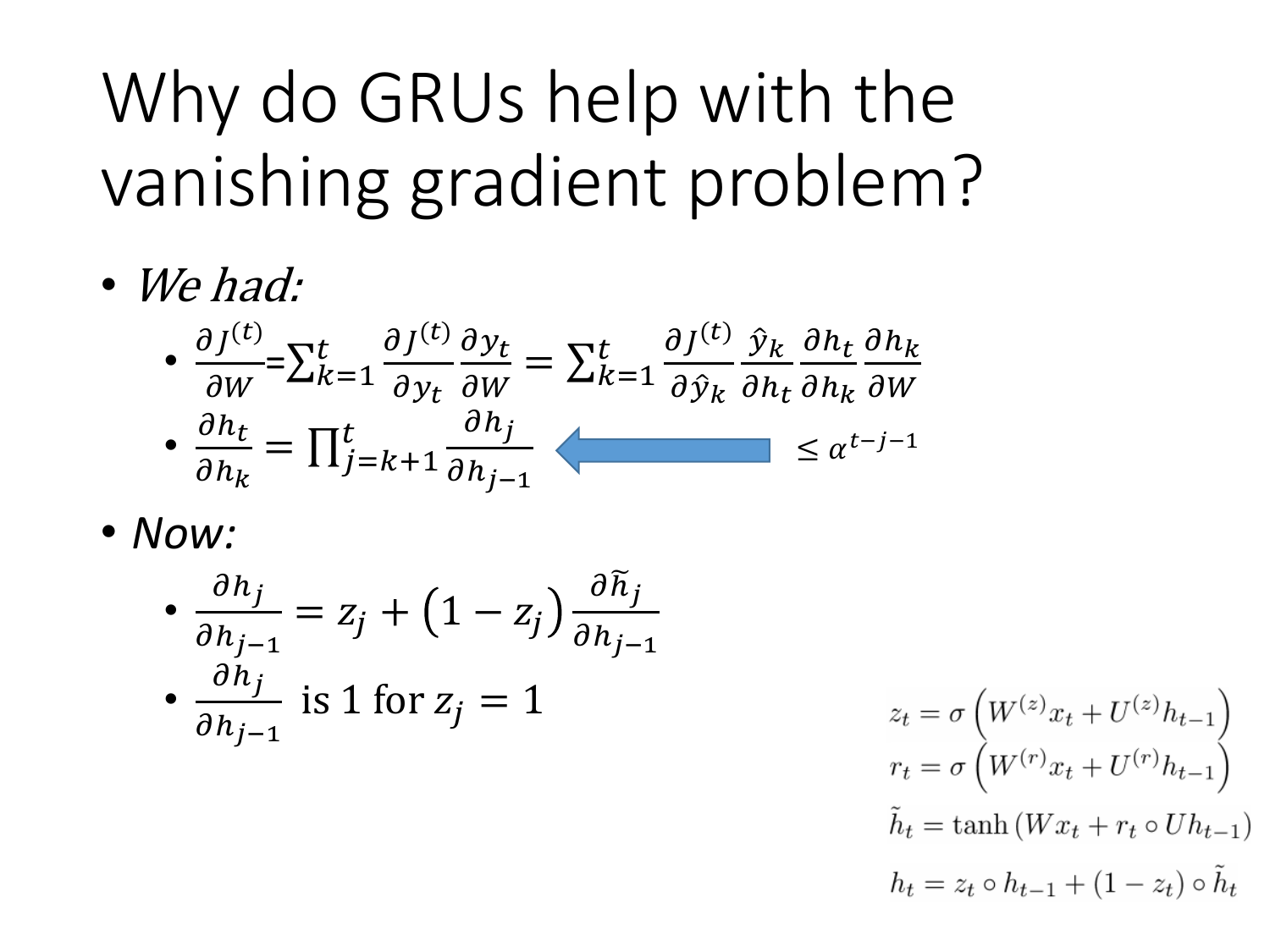$$
z_t = \sigma \left( W^{(z)} x_t + U^{(z)} h_{t-1} \right)
$$
  
\n
$$
r_t = \sigma \left( W^{(r)} x_t + U^{(r)} h_{t-1} \right)
$$
  
\n
$$
\tilde{h}_t = \tanh \left( W x_t + r_t \circ U h_{t-1} \right)
$$
  
\n
$$
h_t = z_t \circ h_{t-1} + (1 - z_t) \circ \tilde{h}_t
$$

$$
\bullet \frac{\partial \widetilde{h}_j}{\partial h_{j-1}} = \frac{\partial}{\partial h_{j-1}} \tanh\left(Wx_j + r_j \circ Uh_{j-1}\right)
$$

$$
= (1 - \widetilde{h}_j^2)(r_j \circ U)
$$

$$
\frac{\partial h_j}{\partial h_{j-1}} = z_j + (1 - z_j) \frac{\partial \widetilde{h}_j}{\partial h_{j-1}} \text{ is } 1 \text{ for } z_j = 1
$$
  
 
$$
\frac{\partial h_j}{\partial h_{j-1}} = z_j + (1 - z_j) \frac{\partial \widetilde{h}_j}{\partial h_{j-1}} \text{ is } z_j \text{ for } r_j = 0
$$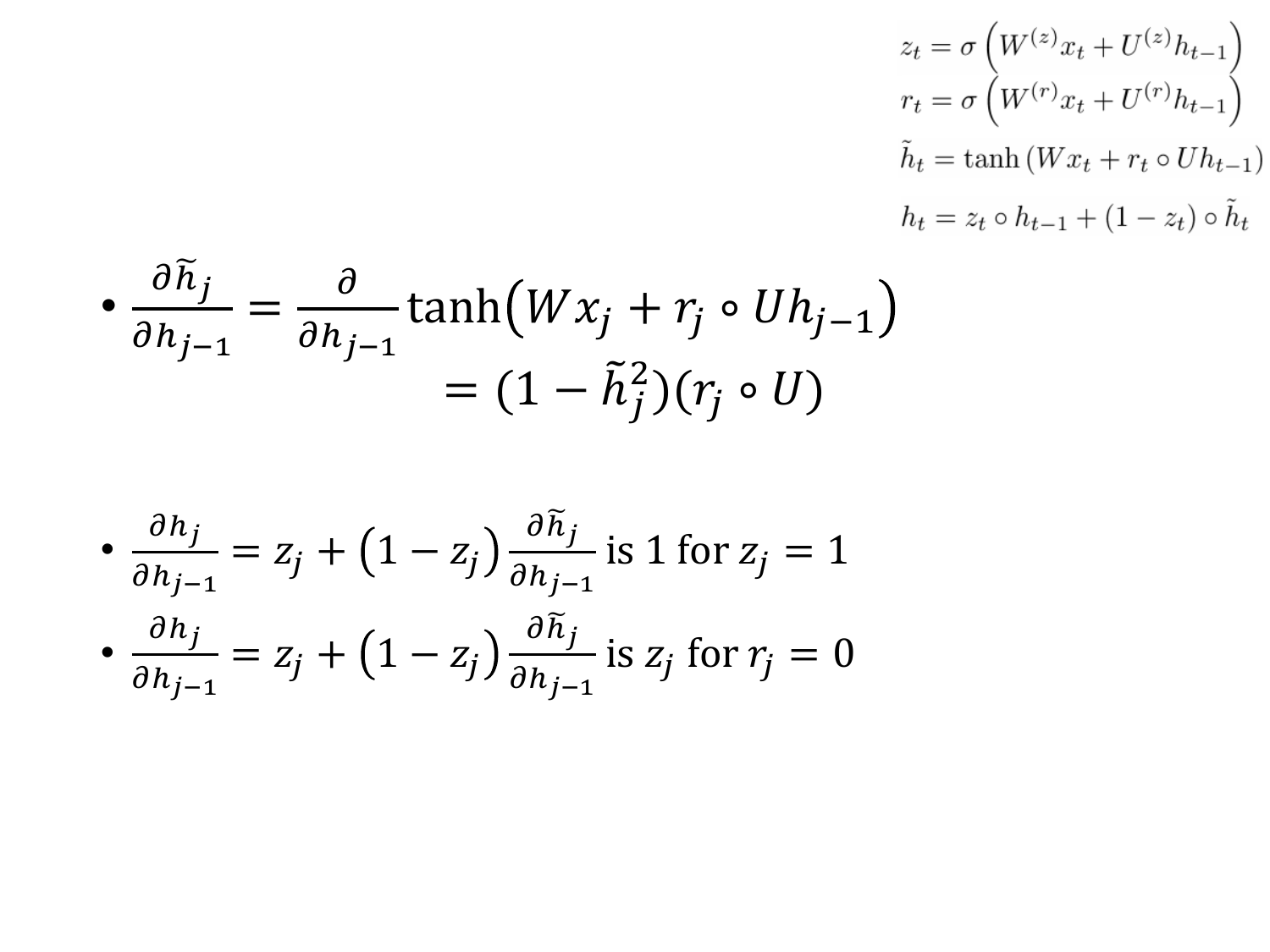

This ameliorates the vanishing, exploding gradient problem.  $\partial h_t$